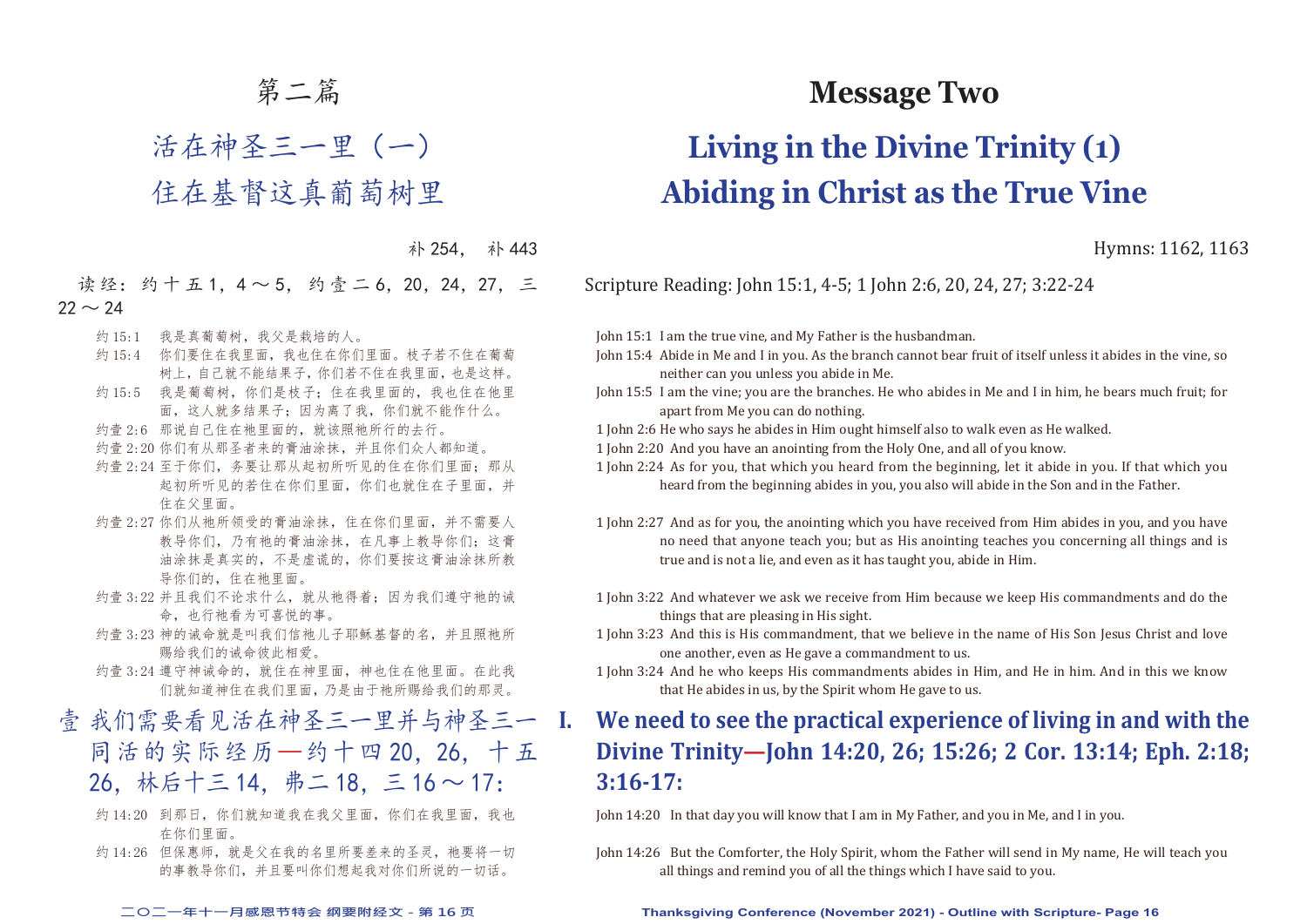- 约 15:26 但我要从父差保惠师来, 就是从父出来实际的灵, 祂来了, 就要为我作见证:
- 林后 13:14 愿主耶稣基督的恩,神的爱,圣灵的交通,与你们众人 同在。
- 弗 2:18 因为借着祂, 我们两下在一位灵里, 得以进到父面前。
- 弗 3:16 愿祂照着祂荣耀的丰富,借着祂的灵,用大能使你们得以 加强到里面的人里,
- 弗 3:17 使基督借着信,安家在你们心里,叫你们在爱里生根立基,
- 一 约翰福音是一卷说到活在神圣三一里并与神圣  $=$   $-$  同活的书––十五1,4  $\sim$  5。
	- 约 15:1 我是真葡萄树, 我父是栽培的人。
	- 约 15:4 你们要住在我里面,我也住在你们里面。枝子若不住在葡萄 树上,自己就不能结果子,你们若不住在我里面,也是这样。
	- 约 15:5 我是葡萄树,你们是枝子;住在我里面的,我也住在他里 面,这人就多结果子;因为离了我,你们就不能作什么。
- 二 在书信里,特别是在保罗所写的书信里,有许 多关于活在神圣三一里并与神圣三一同活之真 理的解释。
- 三 在书信里,我们能看见活在神圣三一里并与神 圣三一同活的一切实行和细节。
- 四 我们需要被带到活在神圣三一里并与神圣三一 同活的经历中。
- 贰 主耶稣在约翰十五章告诉我们, 祂是葡萄 树,我们是葡萄树的枝子—5 节:
	- 约 15:5 我是葡萄树,你们是枝子;住在我里面的,我也住在他里 面,这人就多结果子;因为离了我,你们就不能作什么。
	- 一 我们既是葡萄树的枝子,就当住在祂里面;这 样, 祂就要住在我们里面—4~5节。
		- 约 15:4 你们要住在我里面,我也住在你们里面。枝子若不住在葡萄 树上,自己就不能结果子,你们若不住在我里面,也是这样。
		- 约 15:5 我是葡萄树,你们是枝子;住在我里面的,我也住在他里 面,这人就多结果子;因为离了我,你们就不能作什么。
	- 二 住在基督里,就是活在基督里,而活在基督里, 就是活在神圣三一里—太二八 19,林前一 30。
- John 15:26 But when the Comforter comes, whom I will send to you from the Father, the Spirit of reality, who proceeds from the Father, He will testify concerning Me;
- 2 Cor. 13:14 The grace of the Lord Jesus Christ and the love of God and the fellowship of the Holy Spirit be with you all.
- Eph. 2:18 For through Him we both have access in one Spirit unto the Father.
- Eph. 3:16 That He would grant you, according to the riches of His glory, to be strengthened with power through His Spirit into the inner man,
- Eph. 3:17 That Christ may make His home in your hearts through faith, that you, being rooted and grounded in love,

A. The Gospel of John is a book on living in and with the Divine Trinity—15:1, 4-5.

- John 15:1 I am the true vine, and My Father is the husbandman.
- John 15:4 Abide in Me and I in you. As the branch cannot bear fruit of itself unless it abides in the vine, so neither can you unless you abide in Me.
- John 15:5 I am the vine; you are the branches. He who abides in Me and I in him, he bears much fruit; for apart from Me you can do nothing.
- B. The truth concerning living in and with the Divine Trinity is greatly expounded in the Epistles, especially in those written by Paul.
- C. In the Epistles we can see all the practicalities and details of living in and with the Divine Trinity.
- D. We need to be brought into the experiences of living in the Divine Trinity and with the Divine Trinity.

## **II. The Lord Jesus told us in John 15 that He is the vine and that we are the branches of the vine—v. 5:**

- John 15:5 I am the vine; you are the branches. He who abides in Me and I in him, he bears much fruit; for apart from Me you can do nothing.
- A. As the branches of the vine, we should abide in Him; then He will abide in us—vv. 4-5.
	- John 15:4 Abide in Me and I in you. As the branch cannot bear fruit of itself unless it abides in the vine, so neither can you unless you abide in Me.
	- John 15:5 I am the vine; you are the branches. He who abides in Me and I in him, he bears much fruit; for apart from Me you can do nothing.
- B. To abide in Christ is to live in Christ, and to live in Christ is to live in the Divine Trinity—Matt. 28:19; 1 Cor. 1:30.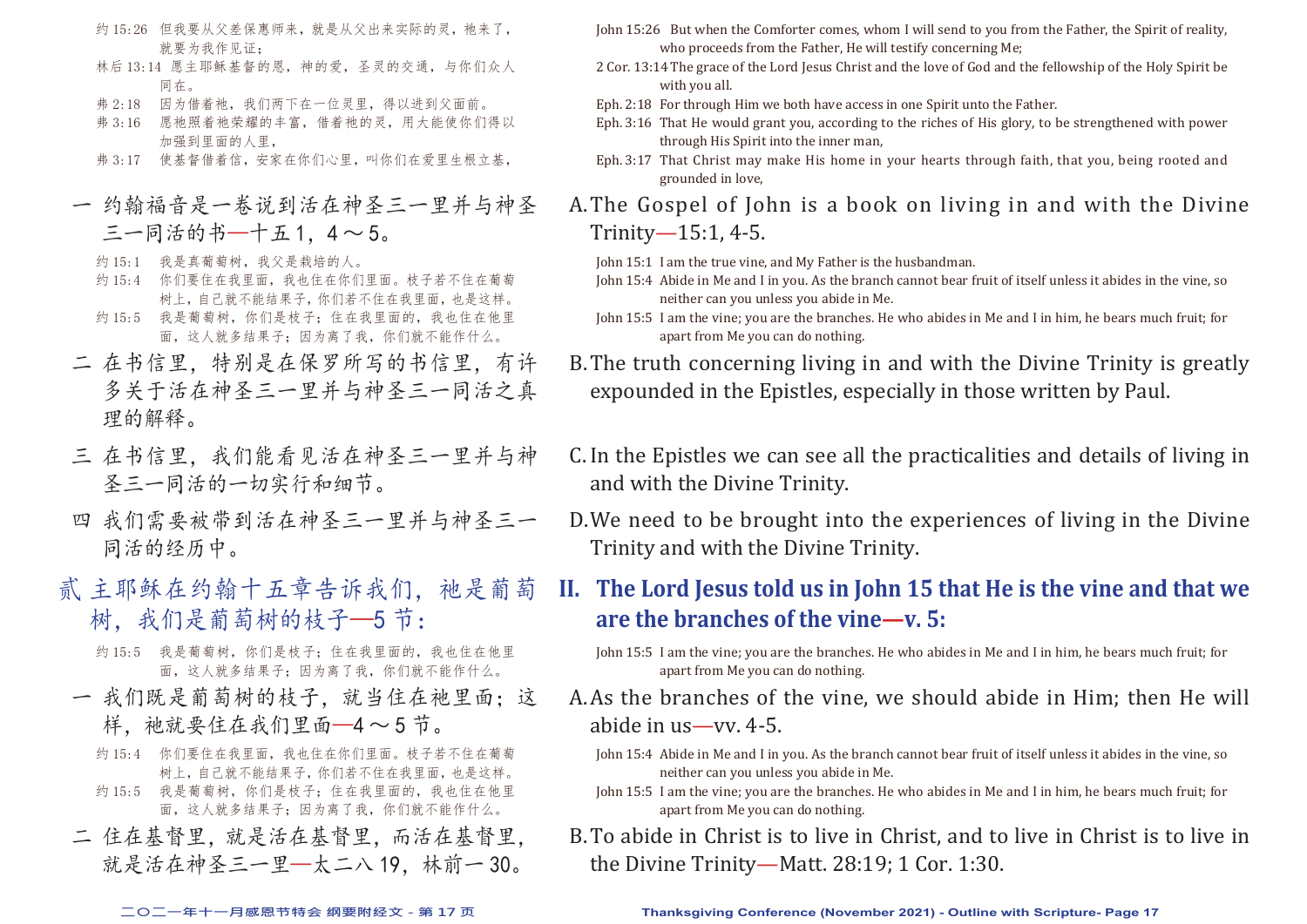- 太 28:19 所以你们要去,使万民作我的门徒,将他们浸入父、子、 圣灵的名里,
- 林前 1:30 但你们得在基督耶稣里,是出于神,这基督成了从神给我 们的智慧:公义、圣别和救赎,
- 三 有基督住在我们里面,就是有三一神活在我们 里面:这就是与神圣三一同活—约十五4~5. 罗八 11,林后十三 14。
	- 约 15:4 你们要住在我里面,我也住在你们里面。枝子若不住在葡萄 树上,自己就不能结果子,你们若不住在我里面,也是这样。
	- 约 15:5 我是葡萄树,你们是枝子;住在我里面的,我也住在他里 面,这人就多结果子;因为离了我,你们就不能作什么。
	- 罗 8:11 然而那叫耶稣从死人中复活者的灵,若住在你们里面,那 叫基督从死人中复活的,也必借着祂住在你们里面的灵, 赐生命给你们必死的身体。
	- 林后 13:14 愿主耶稣基督的恩,神的爱,圣灵的交通,与你们众人 同在。
- 四 我们住在祂里面时,就活在祂里面;我们有祂住 在我们里面时,就与祂同活—约十五4~5.7。
	- 约 15:4 你们要住在我里面,我也住在你们里面。枝子若不住在葡萄 树上,自己就不能结果子,你们若不住在我里面,也是这样。
	- 约 15:5 我是葡萄树, 你们是枝子; 住在我里面的, 我也住在他里 面,这人就多结果子;因为离了我,你们就不能作什么。
	- 约 15:7 你们若住在我里面,我的话也住在你们里面,凡你们所愿 意的,祈求就给你们成就。
- 叁 我们借着住在基督这真葡萄树里而活在神 圣三一里—1,5 节:
	- 约 15:1 我是真葡萄树, 我父是栽培的人。
	- 约 15:5 我是葡萄树,你们是枝子;住在我里面的,我也住在他里 面,这人就多结果子;因为离了我,你们就不能作什么。
- 一 真葡萄树连同其枝子—子基督连同在子里的信 徒—乃是神圣经纶中三一神的生机体,因神的 丰富而长大,并彰显祂的生命—提前一4,弗三 9,约十五 1,5:
	- 提前 1:4 也不可注意虚构无稽之事, 和无穷的家谱; 这等事只引起 辩论,对于神在信仰里的经纶并无助益。
	- 弗 3:9 并将那历世历代隐藏在创造万有之神里的奥秘有何等的经 纶,向众人照明,
	- 约 15:1 我是真葡萄树,我父是栽培的人。
- Matt. 28:19 Go therefore and disciple all the nations, baptizing them into the name of the Father and of the Son and of the Holy Spirit,
- 1 Cor. 1:30 But of Him you are in Christ Jesus, who became wisdom to us from God: both righteousness and sanctification and redemption,
- C. To have Christ abide in us is to have the Triune God living in us; this is to live with the Divine Trinity—John 15:4-5; Rom. 8:11; 2 Cor. 13:14.
	- John 15:4 Abide in Me and I in you. As the branch cannot bear fruit of itself unless it abides in the vine, so neither can you unless you abide in Me.
	- John 15:5 I am the vine; you are the branches. He who abides in Me and I in him, he bears much fruit; for apart from Me you can do nothing.
	- Rom. 8:11 And if the Spirit of the One who raised Jesus from the dead dwells in you, He who raised Christ from the dead will also give life to your mortal bodies through His Spirit who indwells you.
	- 2 Cor. 13:14 The grace of the Lord Jesus Christ and the love of God and the fellowship of the Holy Spirit be with you all.
- D. When we abide in Him, we live in Him, and when we have Him abide in us, we live with Him—John 15:4-5, 7.
	- John 15:4 Abide in Me and I in you. As the branch cannot bear fruit of itself unless it abides in the vine, so neither can you unless you abide in Me.
	- John 15:5 I am the vine; you are the branches. He who abides in Me and I in him, he bears much fruit; for apart from Me you can do nothing.
	- John 15:7 If you abide in Me and My words abide in you, ask whatever you will, and it shall be done for you.

## **III. We live in the Divine Trinity by abiding in Christ as the true vine—vv. 1, 5:**

John 15:1 I am the true vine, and My Father is the husbandman.

- John 15:5 I am the vine; you are the branches. He who abides in Me and I in him, he bears much fruit; for apart from Me you can do nothing.
- A. The true vine with its branches—Christ the Son with the believers in the Son—is the organism of the Triune God in the divine economy to grow with His riches and express His life—1 Tim. 1:4; Eph. 3:9; John 15:1, 5:
	- 1 Tim. 1:4 Nor to give heed to myths and unending genealogies, which produce questionings rather than God's economy, which is in faith.
	- Eph. 3:9 And to enlighten all that they may see what the economy of the mystery is, which throughout the ages has been hidden in God, who created all things,
	- John 15:1 I am the true vine, and My Father is the husbandman.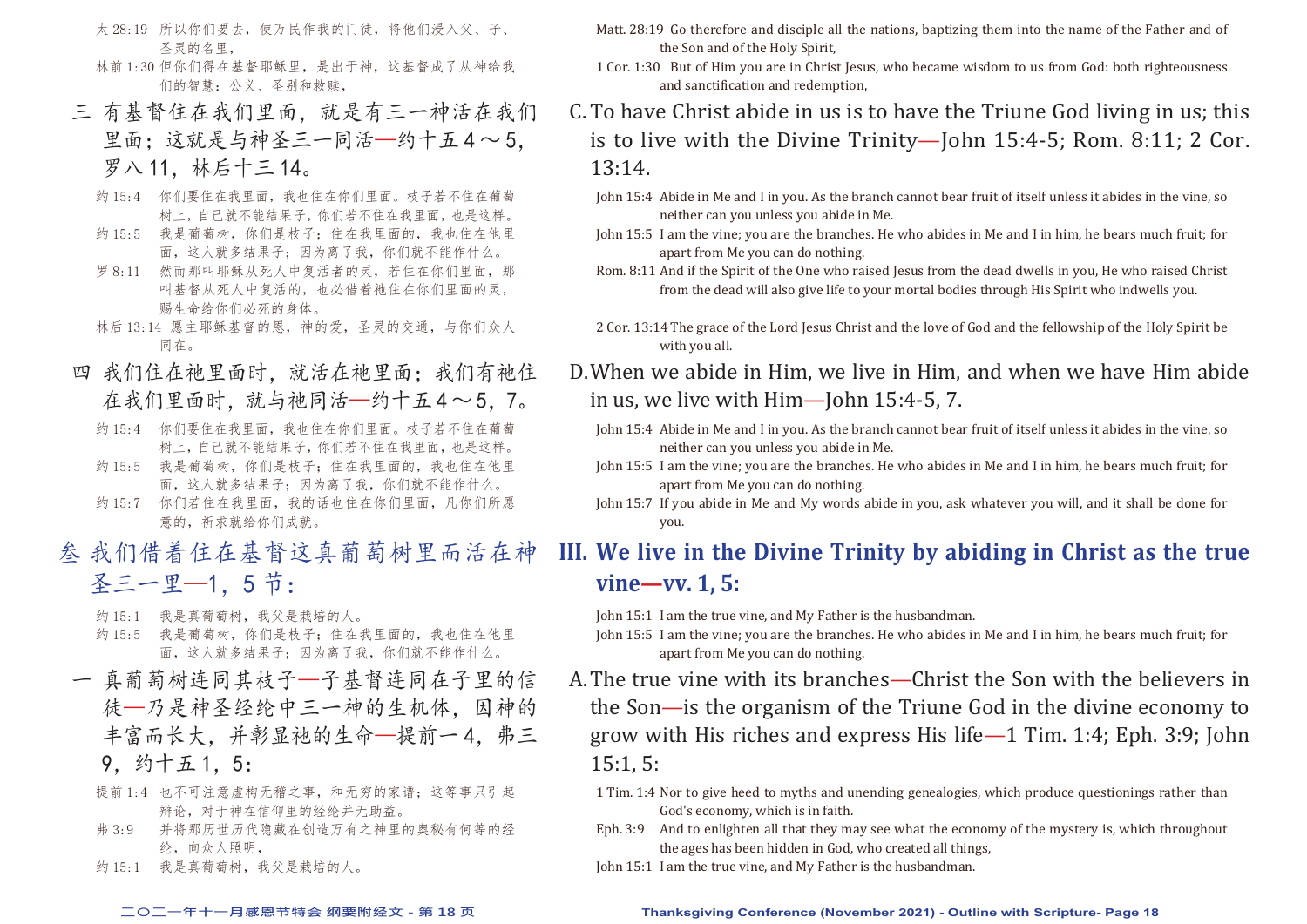- 约 15:5 我是葡萄树,你们是枝子;住在我里面的,我也住在他里 面,这人就多结果子;因为离了我,你们就不能作什么。
- 1 作子表号之真葡萄树的功能,乃是使三一神得着在 子里的生机体,使祂在神圣的生命里得着繁增、扩 展和荣耀—8,16 节。
- 约 15:8 你们多结果子,我父就因此得荣耀,你们也就是我的门徒了。
- 约 15:16 不是你们拣选了我,乃是我拣选了你们,并且立了你们, 要你们前去,并要你们结果子,且要你们的果子常存,使 你们在我的名里,无论向父求什么,祂就赐给你们。
- 2 父神作为栽培的人是源头和建立者;子神是中心、 具体化身和显出;灵神是实际和实化;而枝子是身 体,是团体的彰显—1,4 ~ 5,26 节:
	- 约 15:1 我是真葡萄树,我父是栽培的人。
	- 约 15:4 你们要住在我里面,我也住在你们里面。枝子若不住在葡萄 树上,自己就不能结果子,你们若不住在我里面,也是这样。
- 约 15:5 我是葡萄树, 你们是枝子; 住在我里面的, 我也住在他里 面,这人就多结果子;因为离了我,你们就不能作什么。
- 约 15:26 但我要从父差保惠师来,就是从父出来实际的灵,祂来了, 就要为我作见证:
- a 父所是和所有的一切都具体化身在子基督里, 然后 实化在那灵里成为实际—十六 13 ~ 15。
- 约 16:13 只等实际的灵来了, 祂要引导你们进入一切的实际; 因为 祂不是从自己说的,乃是把祂所听见的都说出来,并要把 要来的事宣示与你们。
- 约 16:14 祂要荣耀我,因为祂要从我有所领受而宣示与你们。
- 约 16:15 凡父所有的, 都是我的, 所以我说, 祂从我有所领受而要 宣示与你们。
- b 那灵所有的一切都作到我们这些枝子里,并要借着 我们得着彰显与见证;这样,经过过程的三一神就 在召会中得着彰显、显出和荣耀—弗三 16 ~ 21。
- 弗 3:16 愿祂照着祂荣耀的丰富, 借着祂的灵, 用大能使你们得以 加强到里面的人里,
- 弗 3:17 使基督借着信, 安家在你们心里, 叫你们在爱里生根立基.
- 弗 3:18 使你们满有力量,能和众圣徒一同领略何为那阔、长、 高 深
- 弗 3:19 并认识基督那超越知识的爱,使你们被充满,成为神一切
- John 15:5 I am the vine; you are the branches. He who abides in Me and I in him, he bears much fruit; for apart from Me you can do nothing.
- 1. The function of the true vine as a sign of the Son is for the Triune God to have an organism in the Son for His multiplication, spreading, and glorification in His divine life—vv. 8, 16.

John 15:8 In this is My Father glorified, that you bear much fruit and so you will become My disciples.

John 15:16 You did not choose Me, but I chose you, and I set you that you should go forth and bear fruit and that your fruit should remain, that whatever you ask the Father in My name, He may give you.

2. The Father as the husbandman is the source and the founder; God the Son is the center, the embodiment, and the manifestation; God the Spirit is the reality and realization; and the branches are the Body, the corporate expression—vv. 1, 4-5, 26:

John 15:1 I am the true vine, and My Father is the husbandman.

- John 15:4 Abide in Me and I in you. As the branch cannot bear fruit of itself unless it abides in the vine, so neither can you unless you abide in Me.
- John 15:5 I am the vine; you are the branches. He who abides in Me and I in him, he bears much fruit; for apart from Me you can do nothing.
- John 15:26 But when the Comforter comes, whom I will send to you from the Father, the Spirit of reality, who proceeds from the Father, He will testify concerning Me;
- a. All that the Father is and has is embodied in Christ the Son and then realized in the Spirit as the reality—16:13-15.
- John 16:13 But when He, the Spirit of reality, comes, He will guide you into all the reality; for He will not speak from Himself, but what He hears He will speak; and He will declare to you the things that are coming.

John 16:14 He will glorify Me, for He will receive of Mine and will declare it to you.

John 16:15 All that the Father has is Mine; for this reason I have said that He receives of Mine and will declare it to you.

- b. All that the Spirit has is wrought into us, the branches, to be expressed and testified through us; in this way the processed Triune God is expressed, manifested, and glorified in the church—Eph. 3:16-21.
- Eph. 3:16 That He would grant you, according to the riches of His glory, to be strengthened with power through His Spirit into the inner man,
- Eph. 3:17 That Christ may make His home in your hearts through faith, that you, being rooted and grounded in love,
- Eph. 3:18 May be full of strength to apprehend with all the saints what the breadth and length and height and depth are
- Eph. 3:19 And to know the knowledge-surpassing love of Christ, that you may be filled unto all the

#### **二○二一年十一月感恩节特会 纲要附经文 - 第 19 页 Thanksgiving Conference (November 2021) - Outline with Scripture- Page 19**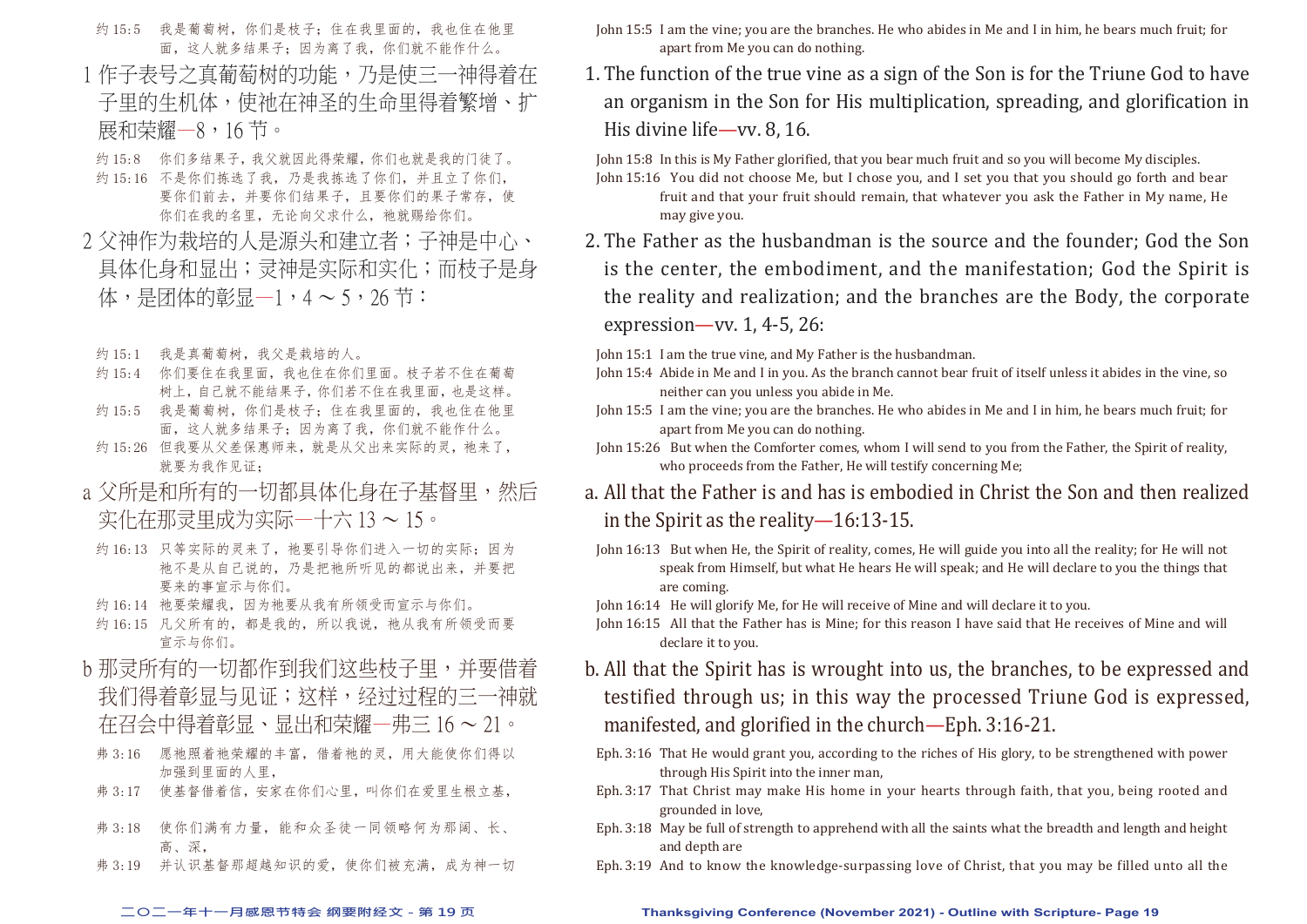的丰满。

- 弗 3:20 然而神能照着运行在我们里面的大能,极其充盈地成就一 切,超过我们所求所想的;
- 弗 3:21 愿在召会中,并在基督耶稣里,荣耀归与祂,直到世世代 代,永永远远。阿们。
- 二 作为葡萄树的枝子,我们需要住在葡萄树里— 约十五 $4 \sim 5$ :
	- 约 15:4 你们要住在我里面,我也住在你们里面。枝子若不住在葡萄 树上,自己就不能结果子,你们若不住在我里面,也是这样。
	- 约 15:5 我是葡萄树,你们是枝子;住在我里面的,我也住在他里 面,这人就多结果子;因为离了我,你们就不能作什么。
	- 1 当我们相信主耶稣的时候,祂就分枝到我们里面, 我们也就成为在祂里面的枝子—三 15。

约 3:15 叫一切信入祂的都得永远的生命。

- 2 在主里面是联合的事,住在主里面是交通的事—林 前一9,30。
- 林前 1:9 神是信实的,你们乃是为祂所召,进入了祂儿子我们主耶 稣基督的交通。
- 林前 1:30 但你们得在基督耶稣里,是出于神,这基督成了从神给我 们的智慧:公义、圣别和救赎,
- 3 我们住在基督这葡萄树里,在干我们看见清楚的异象: 我们乃是葡萄树上的枝子;一旦我们看见自己是葡萄树 上的枝子,就需要维持我们与主之间的交通—约十五 2。
- 约 15:2 凡在我里面不结果子的枝子, 祂就剪去; 凡结果子的, 祂 就修理干净,使枝子结果子更多。
- 4 基督徒的生活乃是住在主里面的生活—约壹二 24,  $27 \sim 28$ ,  $\overline{\text{U}}$  13:
- 约壹 2:24 至于你们, 务要让那从起初所听见的住在你们里面: 那从 起初所听见的若住在你们里面,你们也就住在子里面,并 住在父里面。
- 约壹 2:27 你们从祂所领受的膏油涂抹, 住在你们里面, 并不需要人 教导你们,乃有祂的膏油涂抹,在凡事上教导你们;这膏 油涂抹是真实的,不是虚谎的,你们要按这膏油涂抹所教 导你们的,住在祂里面。
- 约壹 2:28 现在, 孩子们, 你们要住在主里面; 这样, 祂若显现, 我们 就可以坦然无惧,当祂来临的时候,也不至于蒙羞离开祂。
- 约壹 4:13 神已将祂的灵赐给我们, 在此就知道我们住在祂里面, 祂 也住在我们里面。

fullness of God.

- Eph. 3:20 But to Him who is able to do superabundantly above all that we ask or think, according to the power which operates in us,
- Eph. 3:21 To Him be the glory in the church and in Christ Jesus unto all the generations forever and ever. Amen.

## B. As branches of the vine, we need to abide in the vine—John 15:4-5:

- John 15:4 Abide in Me and I in you. As the branch cannot bear fruit of itself unless it abides in the vine, so neither can you unless you abide in Me.
- John 15:5 I am the vine; you are the branches. He who abides in Me and I in him, he bears much fruit; for apart from Me you can do nothing.
- 1. When we believed in the Lord Jesus, He branched into us, and we became branches in Him—3:15.
- John 3:15 That everyone who believes into Him may have eternal life.
- 2. To be in the Lord is a matter of union; to abide in the Lord is a matter of fellowship—1 Cor. 1:9, 30.
- 1 Cor. 1:9 God is faithful, through whom you were called into the fellowship of His Son, Jesus Christ our Lord.
- 1 Cor. 1:30 But of Him you are in Christ Jesus, who became wisdom to us from God: both righteousness and sanctification and redemption,
- 3. Our abiding in Christ as the vine depends on seeing a clear vision that we are branches in the vine; once we see that we are branches in the vine, we need to maintain the fellowship between us and the Lord—John 15:2.
- John 15:2 Every branch in Me that does not bear fruit, He takes it away; and every branch that bears fruit, He prunes it that it may bear more fruit.
- 4. The Christian life is a life of abiding in the Lord—1 John 2:24, 27-28; 4:13:
- 1 John 2:24 As for you, that which you heard from the beginning, let it abide in you. If that which you heard from the beginning abides in you, you also will abide in the Son and in the Father.
- 1 John 2:27 And as for you, the anointing which you have received from Him abides in you, and you have no need that anyone teach you; but as His anointing teaches you concerning all things and is true and is not a lie, and even as it has taught you, abide in Him.
- 1 John 2:28 And now, little children, abide in Him, so that if He is manifested, we may have boldness and not be put to shame from Him at His coming.
- 1 John 4:13 In this we know that we abide in Him and He in us, that He has given to us of His Spirit.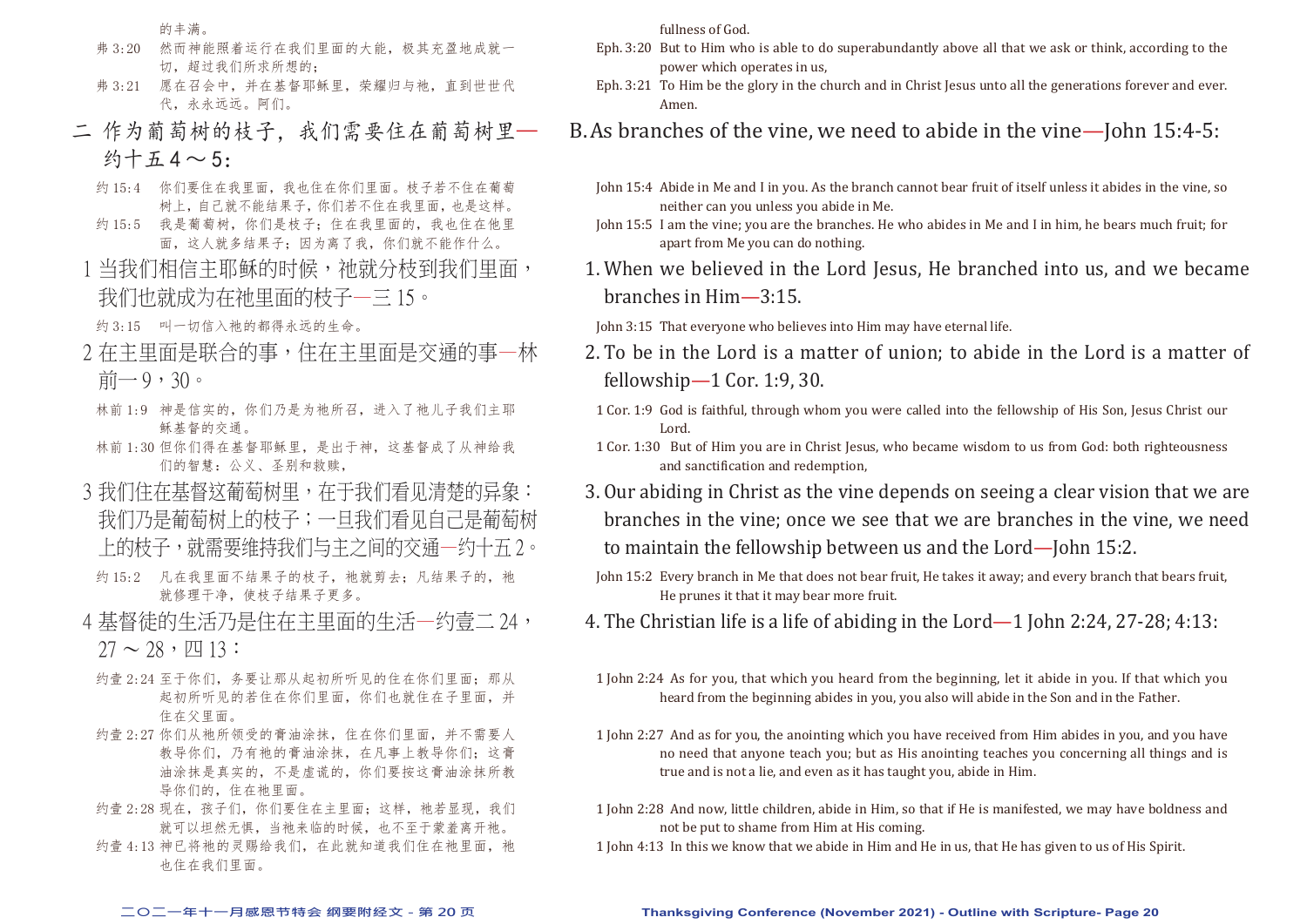- a 住在主里面就是与主成为一灵一林前六 17。 林前 6:17 但与主联合的,便是与主成为一灵。
- b 我们住在基督里面,是祂住在我们里面的条件一约 十五 4 上,5 上。
- 约 15:4 你们要住在我里面,我也住在你们里面。枝子若不住在葡萄 树上,自己就不能结果子,你们若不住在我里面,也是这样。
- 约15:5 我是葡萄树,你们是枝子;住在我里面的,我也住在他里 面,这人就多结果子;因为离了我,你们就不能作什么。
- 三 我们需要住在主里面,住在子里面,住在父里 面,住在神里面—约壹二 6, 24, 三 22 ~ 24:
	- 约壹 2:6 那说自己住在祂里面的, 就该照祂所行的去行。
	- 约壹 2:24 至于你们, 务要让那从起初所听见的住在你们里面; 那从 起初所听见的若住在你们里面,你们也就住在子里面,并 住在父里面。
	- 约壹 3:22 并且我们不论求什么, 就从祂得着; 因为我们遵守祂的诫 命,也行祂看为可喜悦的事。
	- 约壹 3:23 神的诫命就是叫我们信祂儿子耶稣基督的名,并且照祂所 赐给我们的诫命彼此相爱。
	- 约壹 3:24 遵守神诫命的,就住在神里面,神也住在他里面。在此我 们就知道神住在我们里面,乃是由于祂所赐给我们的那灵。
	- 1 住在基督里, 就是住在主里面一二 6:

约壹 2:6 那说自己住在祂里面的,就该照祂所行的去行。

- a 主是拥有一切的那一位, 祂管理一切, 运用祂的主 权主宰一切的人与事—启一 5。
- 启 1:5 并从那忠信的见证人、死人中的首生者、为地上君王元首 的耶稣基督,归与你们。祂爱我们,用自己的血,把我们 从我们的罪中释放了;
- b 我们是活在这位宇宙的主里—弗一 20 ~ 23。
- 弗 1:20 就是祂在基督身上所运行的, 使祂从死人中复活, 叫祂在 诸天界里,坐在自己的右边,
- 弗 1:21 远超过一切执政的、掌权的、有能的、主治的、以及一切 受称之名,不但是今世的,连来世的也都在内,
- 弗 1:22 将万有服在祂的脚下,并使祂向着召会作万有的头;
- 弗 1:23 召会是祂的身体,是那在万有中充满万有者的丰满。

## 2 住在子里面,关系到基督的儿子名分—太三 17,十七 5:

- 太 3:17 看哪,又有声音从诸天之上出来,说,这是我的爱子,我 所喜悦的。
- 太 17:5 他还说话的时候,看哪,有一朵光明的云彩遮盖他们;看

a. To abide in the Lord is to be one spirit with  $\lim_{n \to \infty} 1$  Cor. 6:17.

1 Cor. 6:17 But he who is joined to the Lord is one spirit.

b. Our abiding in Christ is the condition of His abiding in us—John 15:4a, 5a.

- John 15:4 Abide in Me and I in you. As the branch cannot bear fruit of itself unless it abides in the vine, so neither can you unless you abide in Me.
- John 15:5 I am the vine; you are the branches. He who abides in Me and I in him, he bears much fruit; for apart from Me you can do nothing.
- C. We need to abide in the Lord, in the Son, in the Father, and in God—1 John 2:6, 24; 3:22-24:
	- 1 John 2:6 He who says he abides in Him ought himself also to walk even as He walked.
	- 1 John 2:24 As for you, that which you heard from the beginning, let it abide in you. If that which you heard from the beginning abides in you, you also will abide in the Son and in the Father.
	- 1 John 3:22 And whatever we ask we receive from Him because we keep His commandments and do the things that are pleasing in His sight.
	- 1 John 3:23 And this is His commandment, that we believe in the name of His Son Jesus Christ and love one another, even as He gave a commandment to us.
	- 1 John 3:24 And he who keeps His commandments abides in Him, and He in him. And in this we know that He abides in us, by the Spirit whom He gave to us.
	- 1. To abide in Christ is to abide in the Lord— $2:6$ :
	- 1 John 2:6 He who says he abides in Him ought himself also to walk even as He walked.
	- a. The Lord is the One who possesses all things, rules over all things, and exercises His sovereignty over all things and all people—Rev. 1:5.
	- Rev. 1:5 And from Jesus Christ, the faithful Witness, the Firstborn of the dead, and the Ruler of the kings of the earth. To Him who loves us and has released us from our sins by His blood

## b. We are living in the One who is the Lord of the universe—Eph. 1:20-23.

- Eph. 1:20 Which He caused to operate in Christ in raising Him from the dead and seating Him at His right hand in the heavenlies,
- Eph. 1:21 Far above all rule and authority and power and lordship and every name that is named not only in this age but also in that which is to come;

Eph. 1:22 And He subjected all things under His feet and gave Him to be Head over all things to the church, Eph. 1:23 Which is His Body, the fullness of the One who fills all in all.

- 2. To abide in the Son concerns the sonship of Christ—Matt. 3:17: 17:5:
- Matt. 3:17 And behold, a voice out of the heavens, saying, This is My Son, the Beloved, in whom I have found My delight.
- Matt. 17:5 While he was still speaking, behold, a bright cloud overshadowed them, and behold, a voice out

#### **二○二一年十一月感恩节特会 纲要附经文 - 第 21 页 Thanksgiving Conference (November 2021) - Outline with Scripture- Page 21**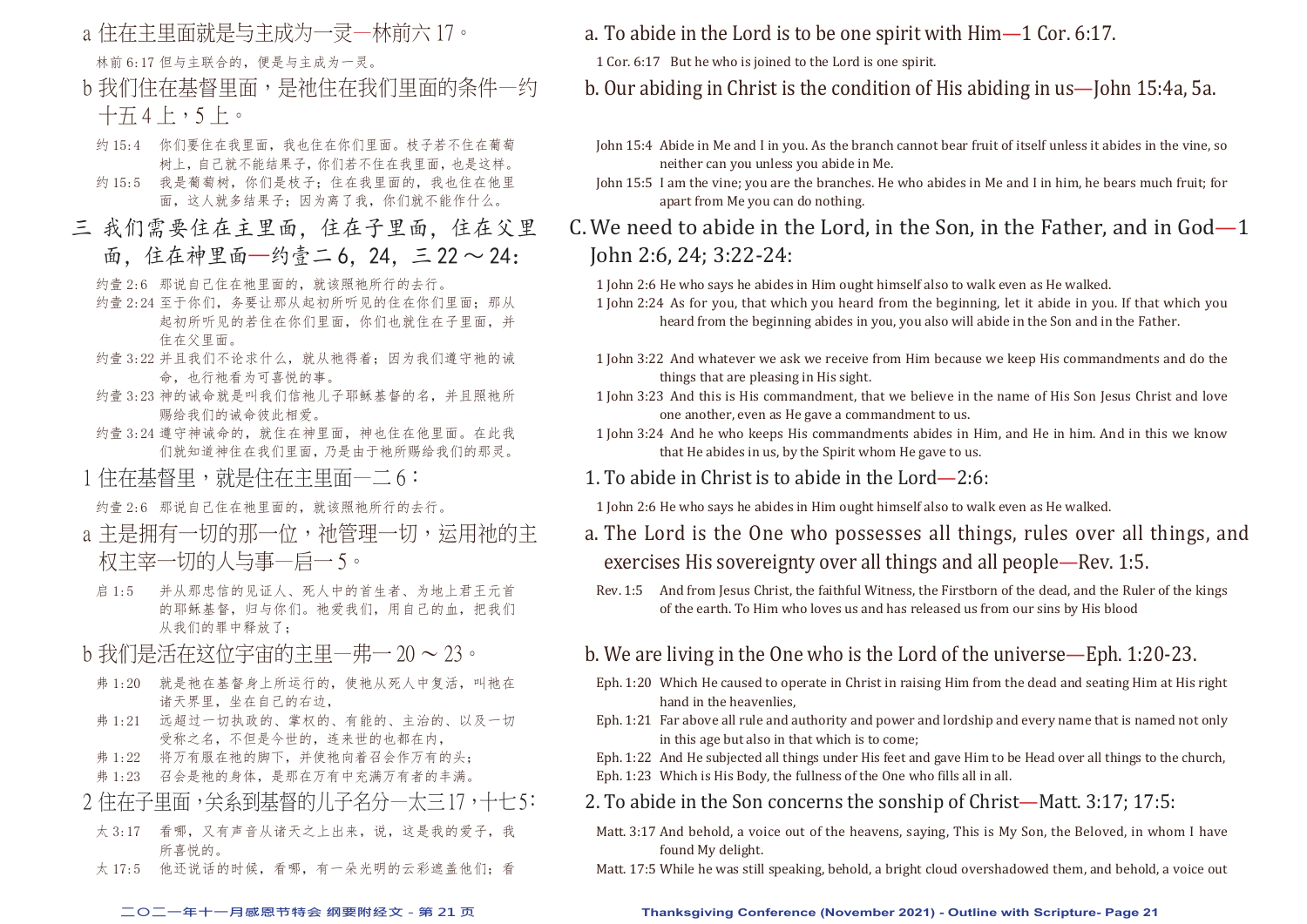哪,又有声音从云彩里出来,说,这是我的爱子,我所喜 悦的, 你们要听祂。

- a 子是有父的生命同父的性情,以彰显父的那一位— 约五 26。
- 约 5:26 因为父怎样在自己里面有生命,就赐给子也照样在自己里 面有生命;
- b 当我们住在子里面时,我们就享受我们父的生命和性 情,以及彰显祂并享受祂一切产业的权利—弗一 14。
- 弗 1:14 这圣灵是我们得基业的凭质,为使神所买的产业得赎,使 祂的荣耀得着称赞。
- 3 我们也住在父里面, 祂在每一面、每一事上都顾到 我们—约壹二 24:
- 约壹 2:24 至于你们, 务要让那从起初所听见的住在你们里面; 那从 起初所听见的若住在你们里面,你们也就住在子里面,并 住在父里面。
- a 当我们住在子里面,我们就是住在父里面,因为子 与父是一—23 ~ 24 节。
- 约壹 2:23 凡否认子的就没有父,承认子的连父也有了。
- 约壹 2:24 至于你们, 务要让那从起初所听见的住在你们里面; 那从 起初所听见的若住在你们里面,你们也就住在子里面,并 住在父里面。
- b 当我们活在三一神里时,我们乃是作众子活着一来二 10。
- 来 2:10 原来万有因祂而有, 借祂而造的那位, 为着要领许多的儿 子进荣耀里去,就借着苦难成全他们救恩的创始者,这对 祂本是合宜的。
- 4 我们该是住在神里面的人一约壹三 24:
- 约壹 3:24 遵守神诫命的,就住在神里面,神也住在他里面。在此我 们就知道神住在我们里面,乃是由于祂所赐给我们的那灵。
- a 住在神里面, 就是有在神儿子里的信, 并有神的爱 以爱众弟兄—23 节。
- 约壹 3:23 神的诫命就是叫我们信祂儿子耶稣基督的名,并且照祂所 赐给我们的诫命彼此相爱。
- b 我们住在神里面, 是由于神的灵; 我们和神、父、 子、主、基督之间的连结,乃是那灵—22 ~ 24 节。

of the cloud, saying, This is My Son, the Beloved, in whom I have found My delight. Hear Him!

a. The Son is the One who possesses the Father's life with the Father's nature to express the Father—John 5:26.

John 5:26 For just as the Father has life in Himself, so He gave to the Son to also have life in Himself;

- b. When we are abiding in the Son, we enjoy our Father's life and nature and the right to express Him and enjoy all His possessions—Eph. 1:14.
- Eph. 1:14 Who is the pledge of our inheritance unto the redemption of the acquired possession, to the praise of His glory.
- 3. We are also abiding in the Father, who takes care of us in every way and in everything—1 John 2:24:
- 1 John 2:24 As for you, that which you heard from the beginning, let it abide in you. If that which you heard from the beginning abides in you, you also will abide in the Son and in the Father.
- a. When we abide in the Son, we abide in the Father because the Son and the Father are one—vv. 23-24.
- 1 John 2:23 Everyone who denies the Son does not have the Father either; he who confesses the Son has the Father also.
- 1 John 2:24 As for you, that which you heard from the beginning, let it abide in you. If that which you heard from the beginning abides in you, you also will abide in the Son and in the Father.

## b. When we are living in the Triune God, we are living as sons—Heb. 2:10.

- Heb. 2:10 For it was fitting for Him, for whom are all things and through whom are all things, in leading many sons into glory, to make the Author of their salvation perfect through sufferings.
- 4. We need to be those who are abiding in God—1 John 3:24:
- 1 John 3:24 And he who keeps His commandments abides in Him, and He in him. And in this we know that He abides in us, by the Spirit whom He gave to us.
- a. To abide in God is to have the faith in the Son of God and to have the love of God to love all the brothers—v. 23.
- 1 John 3:23 And this is His commandment, that we believe in the name of His Son Jesus Christ and love one another, even as He gave a commandment to us.
- b. We abide in God by the Spirit of God; the link between us and God, the Father, the Son, the Lord, and Christ is the Spirit—vv. 22-24.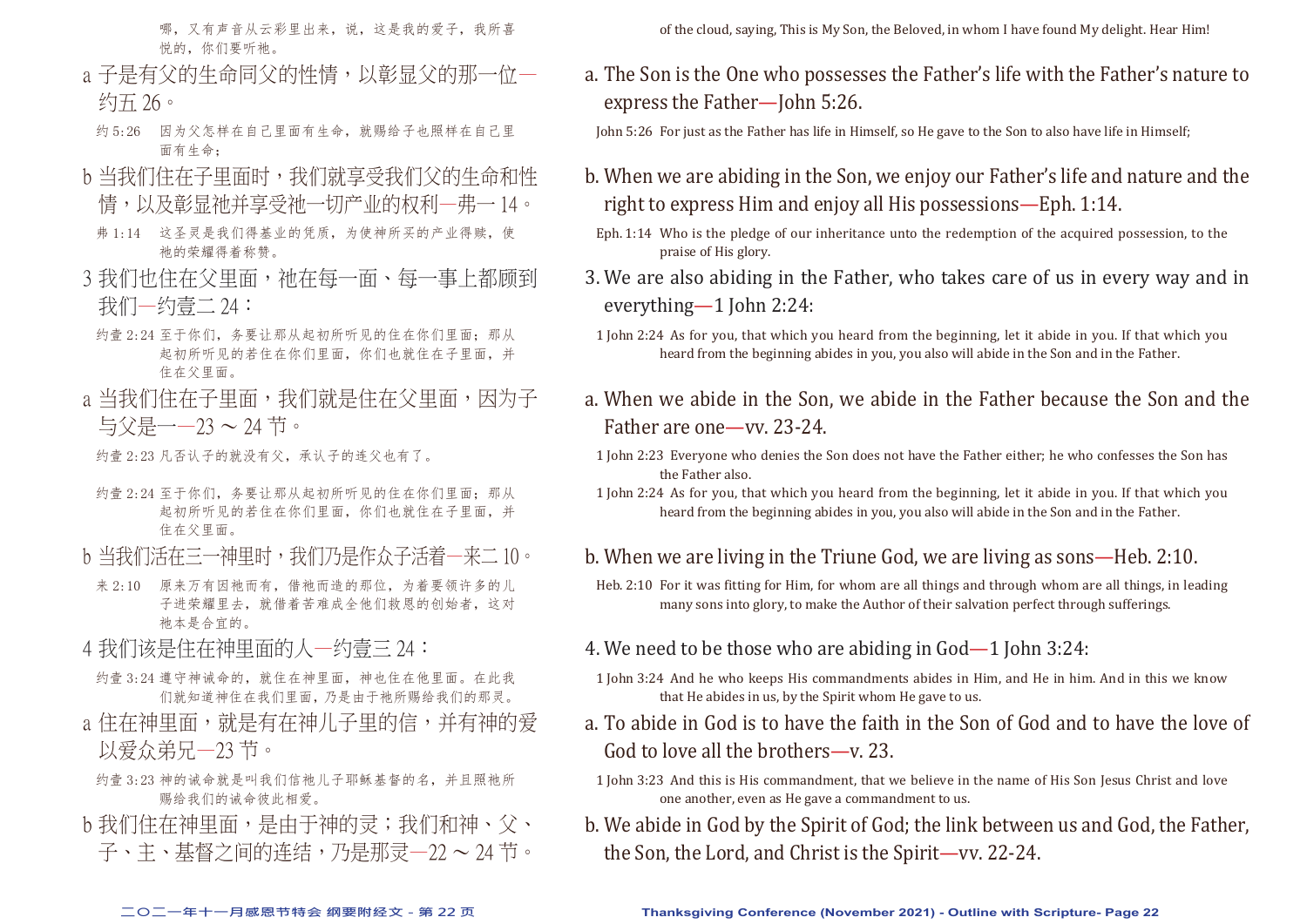- 约壹 3:22 并且我们不论求什么, 就从祂得着; 因为我们遵守祂的诫 命,也行祂看为可喜悦的事。
- 约壹 3:23 神的诫命就是叫我们信袖儿子耶稣基督的名,并且照袖所 赐给我们的诫命彼此相爱。
- 约壹 3:24 遵守神诫命的,就住在神里面,神也住在他里面。在此我 们就知道神住在我们里面,乃是由于祂所赐给我们的那灵。
- 四 我们凭膏油涂抹所教导的, 住在三一神里面—二 27:
	- 约壹 2:27 你们从祂所领受的膏油涂抹, 住在你们里面, 并不需要人 教导你们,乃有祂的膏油涂抹,在凡事上教导你们;这膏 油涂抹是真实的,不是虚谎的,你们要按这膏油涂抹所教 导你们的,住在祂里面。
- 1 膏油涂抹是内住复合之灵(也就是包罗万有、赐生命 之灵)的运行和工作—20 节,林前十五 45,林后三 6。
	- 约壹 2:20 你们有从那圣者来的膏油涂抹,并且你们众人都知道。
- 林前 15:45 经上也是这样记着: "首先的人亚当成了活的魂; "末 后的亚当成了赐生命的灵。
- 林后 3:6 祂使我们够资格作新约的执事,这些执事不是属于字句, 乃是属于灵,因为那字句杀死人,那灵却叫人活。
- 2 我们借着经历主血的洗净,并应用膏抹的灵到我们 内里的所是里,就住在与基督神圣的交通里—约  $+774 - 5, \, \, \text{\&} \sqrt{27} - 5, \, \, 7, \, \text{\&} \sqrt{27} - 20, \, \, 27.$ 
	- 约 15:4 你们要住在我里面,我也住在你们里面。枝子若不住在葡萄 树上,自己就不能结果子,你们若不住在我里面,也是这样。
	- 约 15:5 我是葡萄树, 你们是枝子; 住在我里面的, 我也住在他里 面,这人就多结果子;因为离了我,你们就不能作什么。
	- 约壹 1:5 神就是光, 在祂里面毫无黑暗; 这是我们从祂所听见, 现 在又报给你们的信息。
	- 约壹 1:7 但我们若在光中行,如同神在光中, 就彼此有交通, 祂儿 子耶稣的血也洗净我们一切的罪。
	- 约壹 2:20 你们有从那圣者来的膏油涂抹,并且你们众人都知道。
	- 约壹 2:27 你们从祂所领受的膏油涂抹, 住在你们里面, 并不需要人 教导你们,乃有祂的膏油涂抹,在凡事上教导你们;这膏 油涂抹是真实的,不是虚谎的,你们要按这膏油涂抹所教 导你们的,住在祂里面。
- 3 元首基督是受膏者也是施膏者, 我们是祂的肢体, 享受祂作内里的膏油涂抹—林后一 21 ~ 22。
	- 林后 1:21 然而那把我们同你们,坚固地联于基督,并且膏了我们的, 就是神;
	- 林后 1:22 祂既印了我们,又赐那灵在我们心里作质。
- 4 膏油涂抹乃是在我们里面复合之灵的运行和工作,
- 1 John 3:22 And whatever we ask we receive from Him because we keep His commandments and do the things that are pleasing in His sight.
- 1 John 3:23 And this is His commandment, that we believe in the name of His Son Jesus Christ and love one another, even as He gave a commandment to us.
- 1 John 3:24 And he who keeps His commandments abides in Him, and He in him. And in this we know that He abides in us, by the Spirit whom He gave to us.

## D. We abide in the Triune God by the teaching of the anointing  $-2:27$ :

- 1 John 2:27 And as for you, the anointing which you have received from Him abides in you, and you have no need that anyone teach you; but as His anointing teaches you concerning all things and is true and is not a lie, and even as it has taught you, abide in Him.
- 1. The anointing is the moving and the working of the indwelling compound Spirit, the all-inclusive life-giving Spirit—v. 20; 1 Cor. 15:45; 2 Cor. 3:6.
- 1 John 2:20 And you have an anointing from the Holy One, and all of you know.
- 1 Cor. 15:45 So also it is written, "The first man, Adam, became a living soul"; the last Adam became a lifegiving Spirit.
- 2 Cor. 3:6 Who has also made us sufficient as ministers of a new covenant, ministers not of the letter but of the Spirit; for the letter kills, but the Spirit gives life.
- 2. We abide in the divine fellowship with Christ by experiencing the cleansing of the Lord's blood and the application of the anointing Spirit to our inner being—John 15:4-5; 1 John 1:5, 7; 2:20, 27.
- John 15:4 Abide in Me and I in you. As the branch cannot bear fruit of itself unless it abides in the vine, so neither can you unless you abide in Me.
- John 15:5 I am the vine; you are the branches. He who abides in Me and I in him, he bears much fruit; for apart from Me you can do nothing.
- 1 John 1:5 And this is the message which we have heard from Him and announce to you, that God is light and in Him is no darkness at all.
- 1 John 1:7 But if we walk in the light as He is in the light, we have fellowship with one another, and the blood of Jesus His Son cleanses us from every sin.
- 1 John 2:20 And you have an anointing from the Holy One, and all of you know.
- 1 John 2:27 And as for you, the anointing which you have received from Him abides in you, and you have no need that anyone teach you; but as His anointing teaches you concerning all things and is true and is not a lie, and even as it has taught you, abide in Him.
- 3. Christ as the Head is the anointed One and the anointing One, and we are His members enjoying Him as the inner anointing—2 Cor. 1:21-22.
- 2 Cor. 1:21 But the One who firmly attaches us with you unto Christ and has anointed us is God,
- 2 Cor. 1:22 He who has also sealed us and given the Spirit in our hearts as a pledge.
- 4. The anointing, as the moving and working of the compound Spirit within

### **二○二一年十一月感恩节特会 纲要附经文 - 第 23 页 Thanksgiving Conference (November 2021) - Outline with Scripture- Page 23**